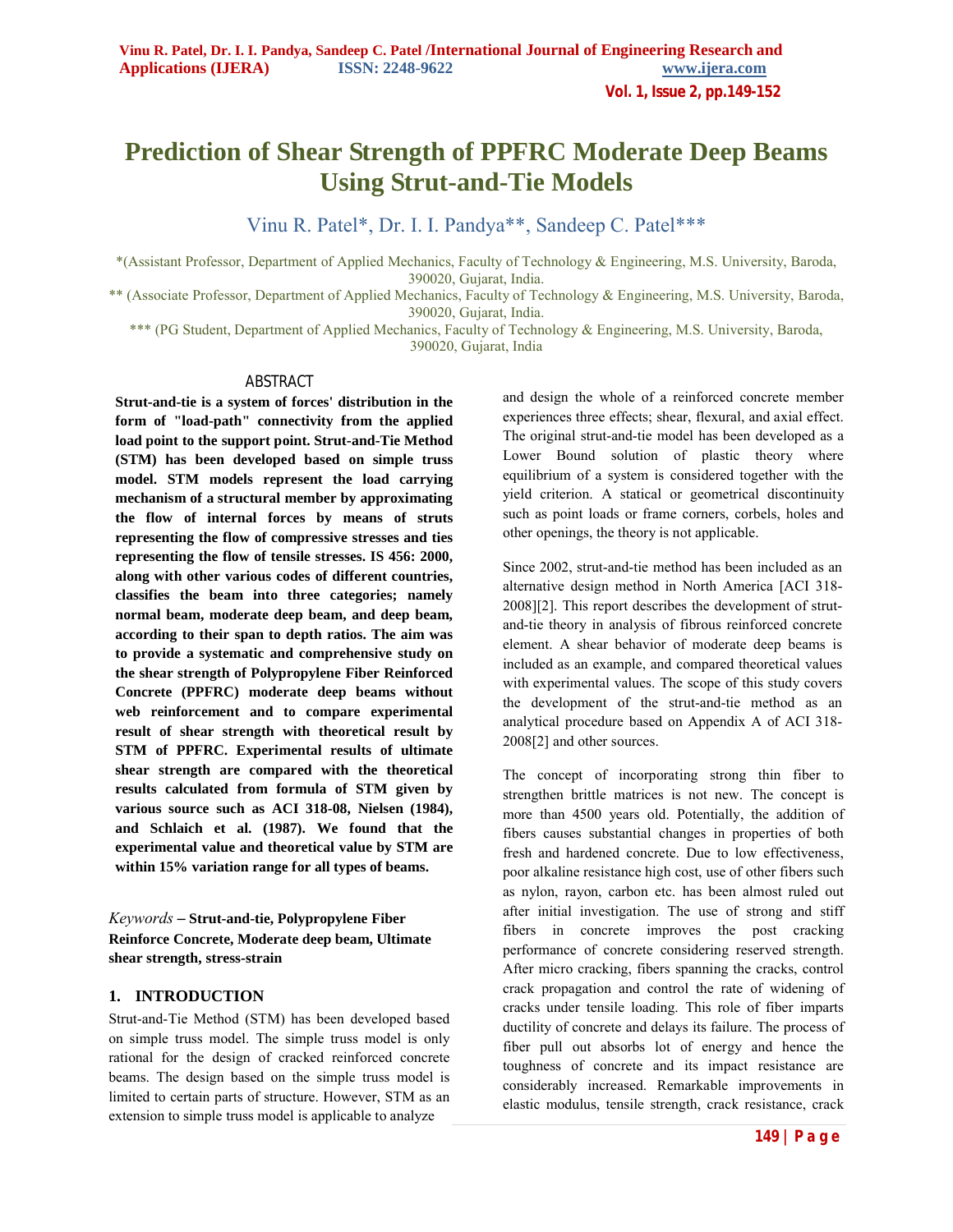control, durability, fatigue resistance, impact resistance, abrasion resistance etc., resulted in FRC material, which arrived as a boon to overcome the drawbacks of steelreinforced concrete.

## **2. RESEARCH SIGNIFICATION**

The scope of this study covers the development of the strut-and-tie method as a design procedure and to compare ultimate shear strength of fiber reinforced concrete moderate deep beams without web reinforcement (Stirrups) using strut-and-tie method with experimental results.

**Table 1** Formulas given by Different Sources

| <b>Sources</b> | <b>Strut compressive capacity</b>                |  |  |
|----------------|--------------------------------------------------|--|--|
| ACI 318-08     | <b>Without Longitudinal Reinforcement</b>        |  |  |
|                | $0.85\beta_s f'_{c}A_{cs}$                       |  |  |
|                | Prismatic: $\beta_s = 1.0$                       |  |  |
|                | Bottle-Shaped w/reinf. satisfying crack          |  |  |
|                | control: $\beta_s$ = 0.75                        |  |  |
|                | Bottle-Shaped not satisfying crack control:      |  |  |
|                | $\beta_s = 0.60\lambda$                          |  |  |
|                | $\lambda = 1.0$ for normal weight concrete       |  |  |
|                | $\lambda$ =0.85 for sand-lightweight concrete    |  |  |
|                | $\lambda$ =0.75 for all lightweight concrete     |  |  |
|                | Strut in tension members: $\beta_s$ = 0.40       |  |  |
|                | All other cases: $\beta_s = 0.60$                |  |  |
|                | <b>With Longitudinal Reinforcement</b>           |  |  |
|                | $f_{cu}A_c+f^{\prime}A^{\prime}$                 |  |  |
| Schlaich et    | $0.85f'_{c}$ "for an undisturbed and uniaxial    |  |  |
| al. (1987)     | state of compressive stress" (prismatic)         |  |  |
|                | $0.68f'_{c}$ "if tensile strains in the cross    |  |  |
|                | direction or transverse tensile reinforcement    |  |  |
|                | may cause cracking parallel to the strut with    |  |  |
|                | normal crack width"                              |  |  |
|                | $0.51f'_{c}$ "as above for skew cracking or skew |  |  |
|                | reinforcement"                                   |  |  |
|                | $0.34f'_{c}$ "for skew cracks with extraordinary |  |  |
|                | crack width. Such cracks must be expected,       |  |  |
|                | if modeling of the struts departs significantly  |  |  |
|                | from the theory of elasticity's flow of          |  |  |
|                | internal forces"                                 |  |  |
| Nielsen        | $\overline{(0.8-\frac{f^2}{\pi m})f^2}A_{cs}$    |  |  |
| (1984)         |                                                  |  |  |

## **Table 2** Notations for Table 1

Notations

**Vol. 1, Issue 2, pp.149-152**

- $A_s$  = area of compression steel (in<sup>2</sup>)  $A_c$  = area of concrete in the strut (in<sup>2</sup>)  $A_{cs}$  = area of concrete in the strut (in<sup>2</sup>)  $A_{si}$  = total area of surface reinforcement at spacing si  $(in^2)$  $f_c$  = concrete compressive strength (ksi)  $f_{\rm cu}$  = effective concrete compressive strength (ksi)  $\alpha_i$  = the angle between the reinforcement and the axis of
- the strut (DEG.)

## **3. EXPERIMENTAL PROGRAMME**

Testing was carried out on 12 PPFRC (FT) simply supported moderate deep beams. These beams were tested in simply supported conditions under one point loading at a center of effective span from support.

## 3.1 Test specimen

Twelve Polypropylene Fiber Reinforced Cement Concrete moderate deep beams, simply supported on effective span of 1200 mm were tested under one point loading. Length of the beams and width of the web were kept constant (1300 mm and 150 mm respectively). The beams were divided into four series having depths of 300 mm, 400 mm, 500 mm and 600 mm respectively. Each series comprised of three beams. i.e. beam notation "D60" denotes the beam having overall depth D of 60 cm.

## 3.2 Test materials

The cement used was ordinary Portland cement of grade 53. ordinary river sand having fineness modules of 2.8 and maximum size of 4.75 mm, and crushed basalt gravel having a maximum size of 20 mm were used as a fine and coarse aggregate respectively. The concrete mix of 1:1.5:3 (cement: fine aggregate: coarse aggregate) by weight with water cement ratio of 0.45 was used for all beams. Fibrillated form of Polypropylene Fibers having melting point 165 Celsius, tensile strength 670 N/mm2 was homogeneously mixed with cement. Fiber content/Beam = 0.75% (By volume) of concrete .Longitudinal tension reinforcement consists of High yield strength deformed bars (415 N/mm2) used, Vertical Shear Reinforcement (stirrups) are not provided. Six cubes (150mm) and eight cylinders (four cylinders for compressive strength and four cylinders for splitting strength, 150mm diameter and 300mm height) were cast as control specimens from each mix. All specimens were cured at least for 28 days.

## 3.3 Testing

All the beams were tested under two point concentrated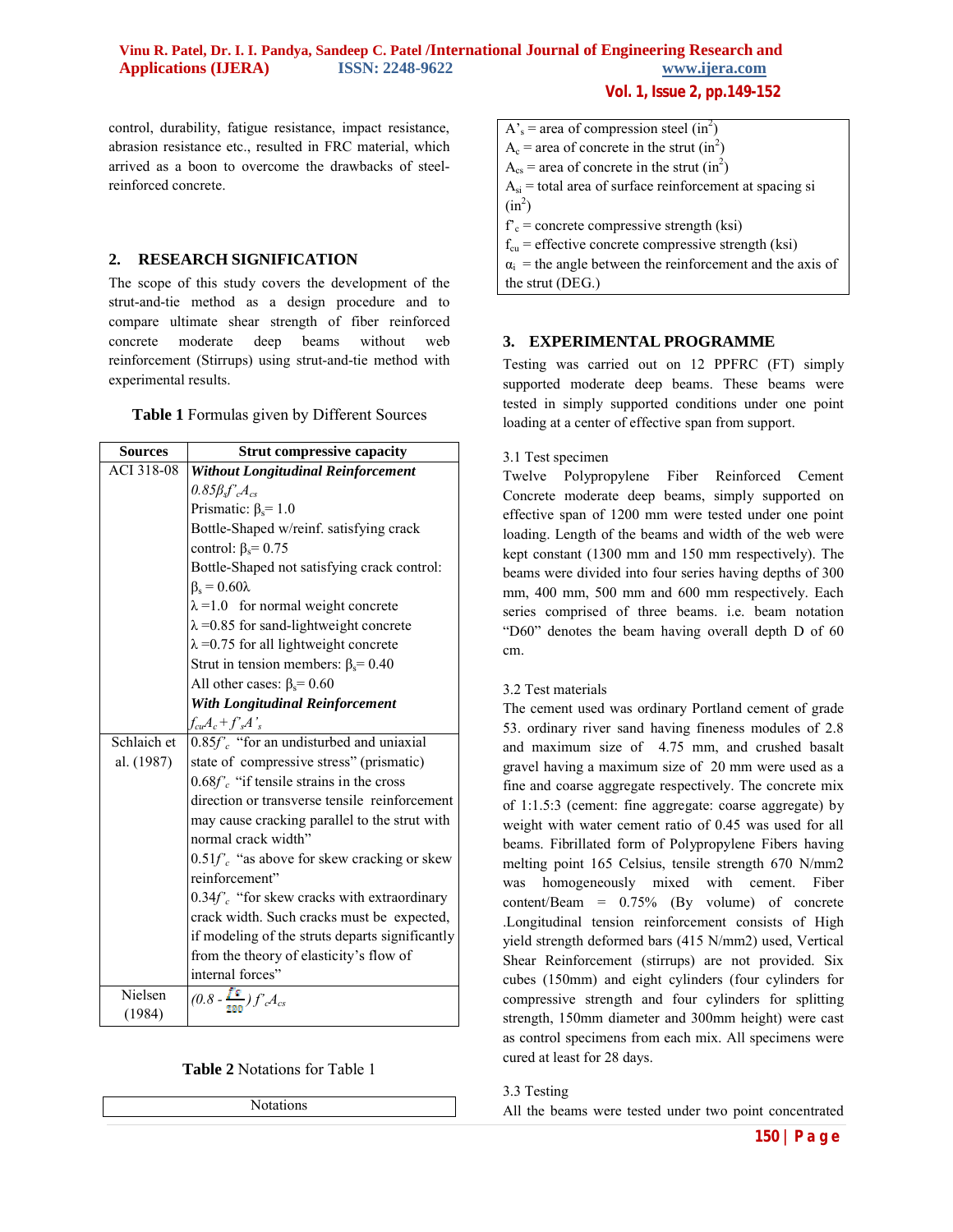# **Vinu R. Patel, Dr. I. I. Pandya, Sandeep C. Patel /International Journal of Engineering Research and Applications (IJERA) ISSN: 2248-9622 www.ijera.com**

**Vol. 1, Issue 2, pp.149-152**

loadings positioned at one third spans. All the beams were simply supported with an effective span of 1200 mm. Beams were centered on platform and leveled horizontally and vertically by adjusting the bearing plates. Load was applied gradually.

 Crack propagations were traced by pencil and their tips were marked corresponding to the load readings



#### **Fig.1** Test setup

## **4. DISCUSSION OF TEST RESULTS**

Experimental results are compared with theoretical results. Theoretical results are calculated from formula of STM which are given by various sources such as ACI 318-08[2], Nielsen (1984)[3], and Schlaich et al. (1987)[5,6]. The results of 12 PPFRC (FT) compared with theoretical results.

| <b>Table 3</b> Comparison of $V_{u(exp)}$ and $V_{u(th)}$ for PPFRC |      |  |
|---------------------------------------------------------------------|------|--|
|                                                                     | (FT) |  |

|            | <b>Experimental</b><br><b>Result</b> | <b>ACI</b><br>318-08 | <b>Nielsen</b> (1984) | <b>Schlaich</b><br>et al. |
|------------|--------------------------------------|----------------------|-----------------------|---------------------------|
|            |                                      |                      |                       | (1987)                    |
| <b>D30</b> | 3.80                                 | 3.385                | 3.621                 | 3.611                     |
|            | 3.60                                 | 3.292                | 3.540                 | 3.512                     |
|            | 3.00                                 | 2.771                | 3.064                 | 2.955                     |
| D40        | 5.15                                 | 5.080                | 5.649                 | 5.418                     |
|            | 6.30                                 | 5.861                | 6.378                 | 6.252                     |
|            | 6.45                                 | 5.869                | 6.385                 | 6.260                     |
|            | 9.05                                 | 7.813                | 8.509                 | 8.334                     |
| <b>D50</b> | 9.55                                 | 8.279                | 8.929                 | 8.831                     |
|            | 9.45                                 | 8.245                | 8.898                 | 8.795                     |
| <b>D60</b> | 15.15                                | 13.235               | 13.869                | 14.118                    |
|            | 12.75                                | 11.212               | 12.128                | 11.959                    |
|            | 14.75                                | 13.151               | 13.799                | 14.028                    |

\*Unit of Vu is **Tons (UK).**



**Fig. 2** Graphical presentation of  $V_{u(exp)} / V_{u(th)}$  ratio For PPFRC (FT) beams

**Table 4** Ratio of  $(V_{u(\text{exp})}/V_{u(\text{th})})$  for PPFRC (FT)

|            | a/h  | l/h            | <b>ACI</b> | <b>Nielsen</b> | Schlaich et |
|------------|------|----------------|------------|----------------|-------------|
|            |      |                | 318-08     | (1984)         | al. (1987)  |
| D30        | 1.33 | 4              | 1.123      | 1.049          | 1.052       |
|            | 1.33 | 4              | 1.094      | 1.017          | 1.025       |
|            | 1.33 | 4              | 1.083      | 0.979          | 1.015       |
| D40        | 1    | 3              | 1.014      | 0.912          | 0.951       |
|            | 1    | 3              | 1.075      | 0.988          | 1.008       |
|            | 1    | 3              | 1.099      | 1.010          | 1.030       |
| D50        | 0.80 | 2.4            | 1.158      | 1.064          | 1.086       |
|            | 0.80 | 2.4            | 1.154      | 1.070          | 1.081       |
|            | 0.80 | 2.4            | 1.146      | 1.062          | 1.074       |
| <b>D60</b> | 0.66 | 2              | 1.145      | 1.092          | 1.073       |
|            | 0.66 | 2              | 1.137      | 1.051          | 1.066       |
|            | 0.66 | $\overline{2}$ | 1.122      | 1.069          | 1.051       |

## **5. CONCLUSION**

- I. Experimental results of ultimate shear strength are compared with the theoretical results calculated from formula of STM given by various source such as ACI 318-08<sup>[2]</sup>, Nielsen  $(1984)^{[4]}$ , and Schlaich et al.  $(1987)^{[6,7]}$ . The Table 3 & Table 4 indicates indirect verification of experimental results with theoretical results. The theoretical results by STM are within  $\pm$ 15% variation for all types of beam.
- II. The average ratio of  $(V_{exp}/V_{th})$  for beams of D30 series is 1.100 for ACI 318-08[2], 1.015 for Nielsen (1984)[3], and 1.031 for Schlaich et al. (1987)[5,6].
- III. The average ratio of  $(V_{exp}/V_{th})$  for beams of D40 series is 1.063 for ACI 318-08[2], 0.970 for Nielsen (1984)[3], and 0.099 for Schlaich et al. (1987)[5,6].